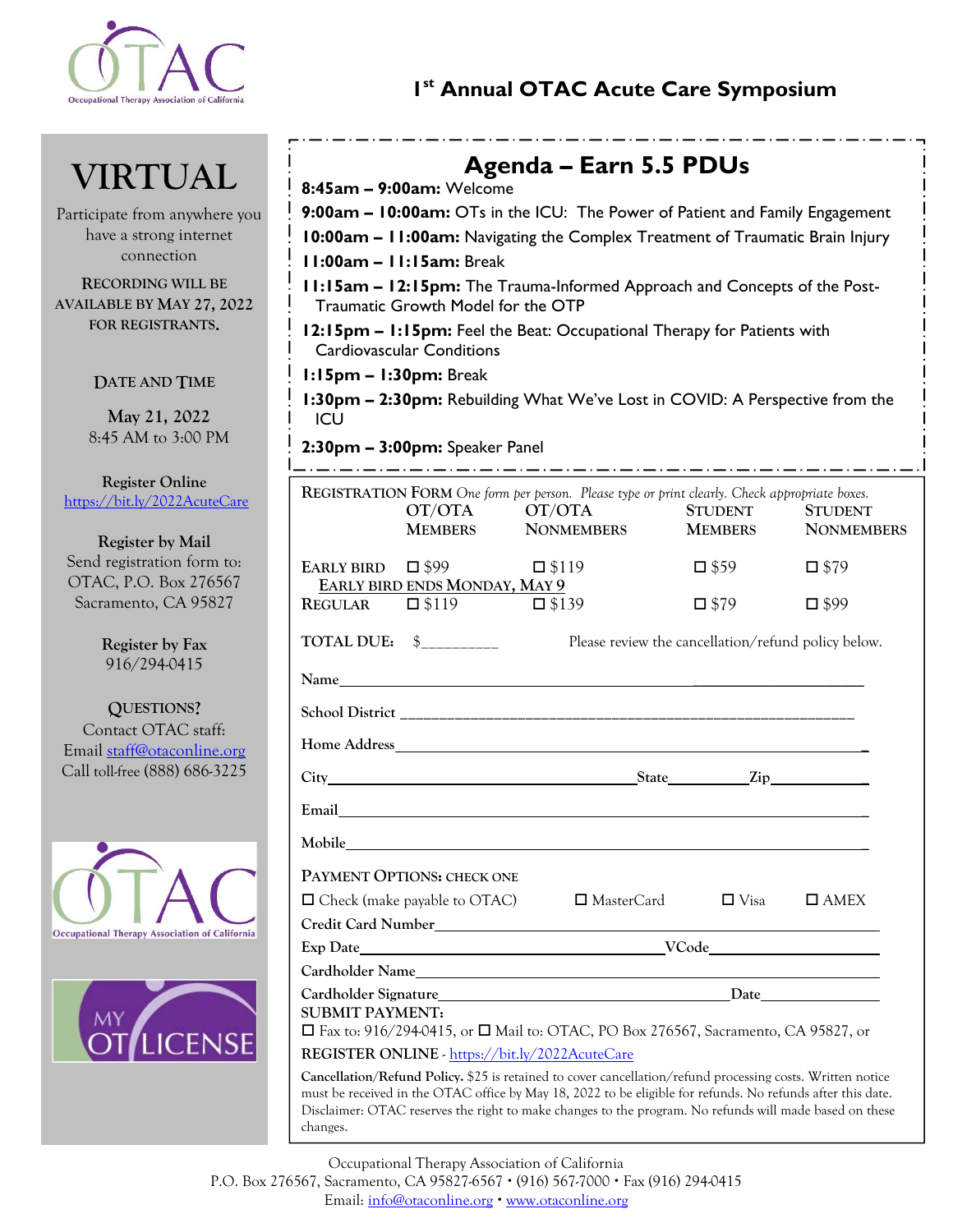

 **1st Annual OTAC Acute Care Symposium** 

## **Schedule, Topic Descriptions, and About Our Presenters**

*Recording will be available by May 27, 2022 for registrants.* 

**8:45am – 9:00am Welcome –** *Danny Pavlovich, OTD, OTR/L*

## **9:00am – 10:00am OTs in the ICU: The Power of Patient and Family Engagement**

*Amy Godwin, OTR/L* 

The role of OT in the ICU has evolved and grown over time and has become even more essential over the last several years. This presentation will examine how OTs promote human connection and engagement in the acute critical care setting. Evidence-based assessment and intervention strategies will be discussed to empower the OT practitioner and highlight the unique contribution of OT in this setting.

#### **10:00am – 11:00am**

## **Navigating the Complex Treatment of Traumatic Brain Injury**

## *Liz Zborowski, OT/L, CLEC*

Annually, 2.8 million people sustain a traumatic brain injury (TBI), with some 280,000 resulting in hospitalizations. Information on etiology, evaluation, and progression of treatment beginning in the ICU through the continuum of care in the acute care setting will be reviewed. TBI levels of recovery will be discussed, as well as recommendations for assessment tools, goal setting, and treatment interventions at each stage of recovery.

## **11:00am – 11:15am – Break**

## **11:15am - 12:15pm**

## **The Trauma-Informed Approach and Concepts of the Post-Traumatic Growth Model for the OTP**

*Kristen Gill, OTD, OTR/L* 

Along their journey to healing from an acute event or a life altering injury, our clients can feel "stuck." Understanding what roadblocks that they may be facing, consciously or unconsciously, and how to navigate through is an important aspect of occupational therapy intervention. Taking a trauma-informed approach to practice is essential to understanding and connecting with patients who have experienced trauma. Concepts in post-traumatic growth offer great potential to enhance occupational therapy practice to propel clients forward into achieving more meaningful and satisfying lives following trauma.

## **12:15pm – 1:15pm Feel the Beat: Occupational Therapy for Patients with Cardiovascular Conditions**

*Elyse Peterson, OTD, OTR/L*  Cardiovascular care is expanding across the continuum of disease prompting a variety of opportunities for occupational therapy services. Occupational therapy practitioners are poised to provide care ranging from patients who are newly diagnosed, to patients recovering from cardiothoracic surgery, to patients with end-stage heart failure. This session discusses best practices including current evidence, clinical experience, and multidisciplinary collaboration to provide care for patients of varying acuities.

## **1:15pm – 1:30pm – Break**

## **1:30pm – 2:30pm Rebuilding What We've Lost in COVID: A Perspective from the ICU**

*Dr. E. Wesley Ely* This presentation will describe the difficulties that health care professionals are currently experiencing in our desire to provide best care to ICU patients in the midst of the COVID pandemic. The presentation will explain a scientifically proven method for amplifying humanism and dignity that can work, one patient at a time. Additionally, the presentation will use the power of human story to identify aspects of patient suffering that are epidemic within the pandemic and offer hope and strategy for rebuilding what was lost amid the pandemic mayhem and discuss a path forward.

## **2:30pm – 3:00pm**

## **Speaker Panel**

*Moderators: Danny Pavlovich, OTD, OTR/L; Lisa Hiestand, OTD, OTR/L* 

## **Symposium Coordinators**

*Lisa Hiestand, OTD, OTR/L, Director of Rehabilitation, Cedars-Sinai Marina del Rey Hospital Sherry Hite, MOT, OTR/L, Manager, Department of Rehabilitation, City of Hope Danny Pavlovich, OTD, OTR/L, Occupational Therapist, Kaweah Hospital* 

Occupational Therapy Association of California P.O. Box 276567, Sacramento, CA 95827-6567 • (916) 567-7000 • Fax (916) 294-0415 Email: info@otaconline.org • www.otaconline.org